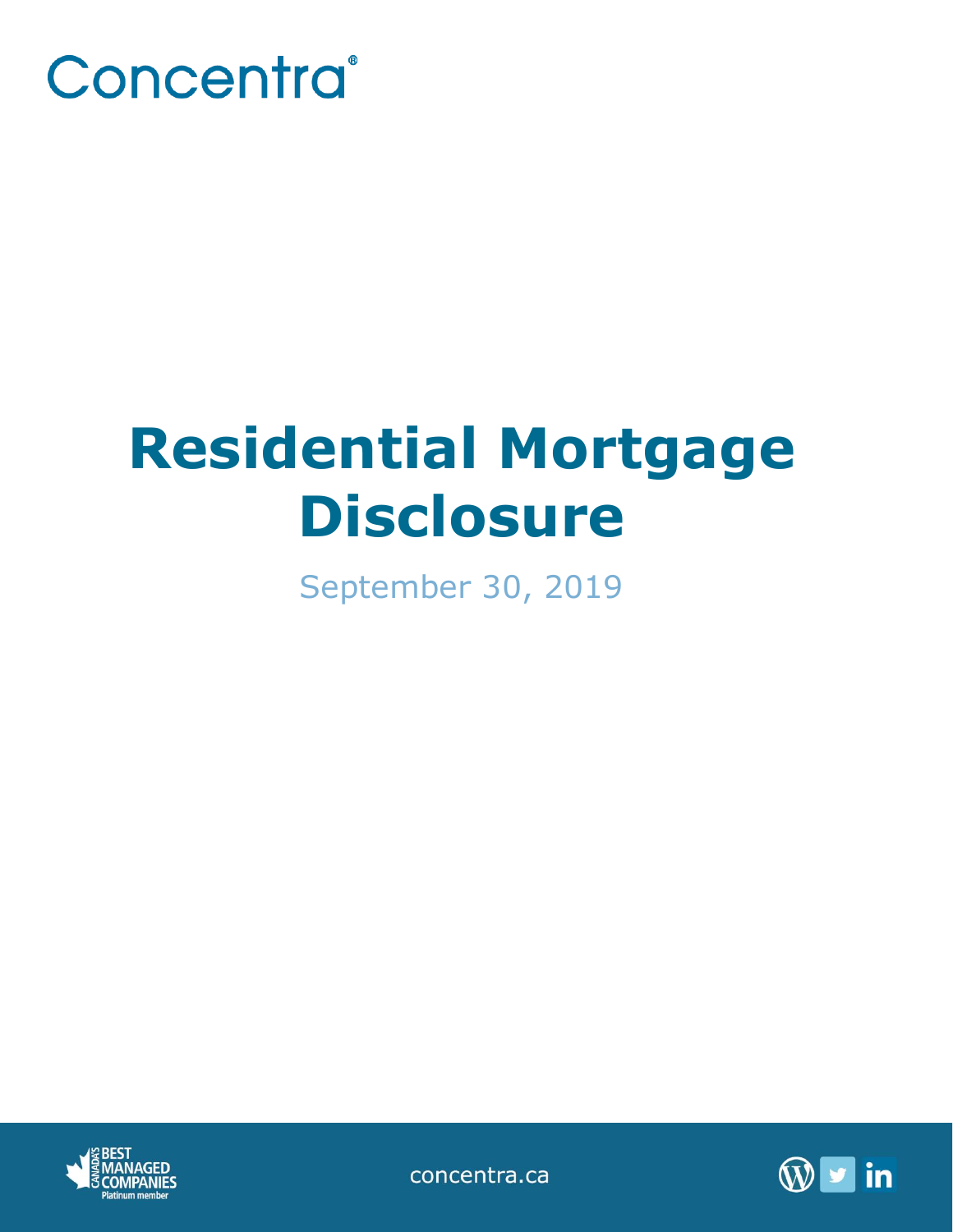# **September 30, 2019 Residential Mortgage Disclosure**

In accordance with the *Office of the Superintendent of Financial Institutions Canada (OSFI) Guideline B20 – Residential Mortgage Underwriting Practices and Procedures* issued June 2012, additional disclosure is provided regarding the company's residential mortgage exposure.

The company is limited to providing residential real estate loans of no more than 80% of the collateral value. Lending at a higher loan-to-value (LTV) is permitted but requires default insurance. This insurance is contractual coverage of the eligible facilities that protects the company's real estate secured lending portfolio against potential losses caused by borrower default. It is provided by either government backed entities or other approved private mortgage insurers.

On an annual basis the company performs a stress test to determine the impact of a significant decline in house prices on the residential mortgage portfolio. Due to the high percentage of insured residential mortgages held on the balance sheet and the increase in house prices since initial underwriting, there is very little impact to the company's capital position from this stress event.

## **Residential mortgages and home equity lines of credit (insured vs. uninsured)**

The following table presents amounts of insured and uninsured residential mortgages and home equity lines of credit (HELOCs), by geographic regions.

|                           | <b>September 30, 2019</b>    |       |                  |                          |               |                        |       |                  |               |       |                  |       |
|---------------------------|------------------------------|-------|------------------|--------------------------|---------------|------------------------|-------|------------------|---------------|-------|------------------|-------|
|                           | <b>Residential Mortgages</b> |       |                  |                          | <b>HELOCs</b> |                        |       |                  | Total         |       |                  |       |
|                           | Insured $(1)$                |       | <b>Uninsured</b> |                          |               | Insured <sup>(1)</sup> |       | <b>Uninsured</b> | Insured $(1)$ |       | <b>Uninsured</b> |       |
|                           | \$                           | %     | \$               | $\frac{9}{6}$            | \$            | %                      | \$    | %                | \$            | %     | \$               | %     |
| Province $^{(2)}$         |                              |       |                  |                          |               |                        |       |                  |               |       |                  |       |
| Atlantic                  | 271,188                      | 6.56  | 8,516            | 0.49                     |               |                        |       | $\sim$           | 271,188       | 6.56  | 8,516            | 0.49  |
| Quebec                    | 3,772                        | 0.09  | 15               | $\overline{\phantom{a}}$ |               |                        |       | -                | 3,772         | 0.09  | 15               |       |
| Ontario                   | 1,680,041                    | 40.63 | 1,477,064        | 84.76                    |               |                        |       |                  | 1,680,041     | 40.62 | 1,477,064        | 84.68 |
| Prairies &<br>Territories | 1,610,123                    | 38.94 | 140,673          | 8.07                     |               | $\blacksquare$         | 1,086 | 73.02            | 1,610,123     | 38.94 | 141,759          | 8.13  |
| British<br>Columbia       | 569,930                      | 13.78 | 116,445          | 6.68                     | 455           | 100.00                 | 401   | 26.98            | 570,385       | 13.79 | 116,846          | 6.70  |
| Total                     | 4,135,054                    | 100   | 1,742,713        | 100                      | 455           | 100                    | 1,487 | 100              | 4,135,509     | 100   | 1,744,200        | 100   |

(Thousands of Canadian dollars, except percentage amounts)

*(1) Default insurance is contractual coverage of eligible facilities whereby the company's exposure to real estate secured lending is protected against potential shortfalls caused by borrower default. This insurance is provided by either government backed or other private mortgage default insurers. (2) The province represents the location of the property in Canada. There are no foreign operations.*



**\_\_\_\_\_\_\_\_\_\_\_\_\_\_\_\_\_\_\_\_\_\_\_\_\_\_\_\_\_\_\_\_\_\_\_\_\_\_\_\_\_\_\_\_**